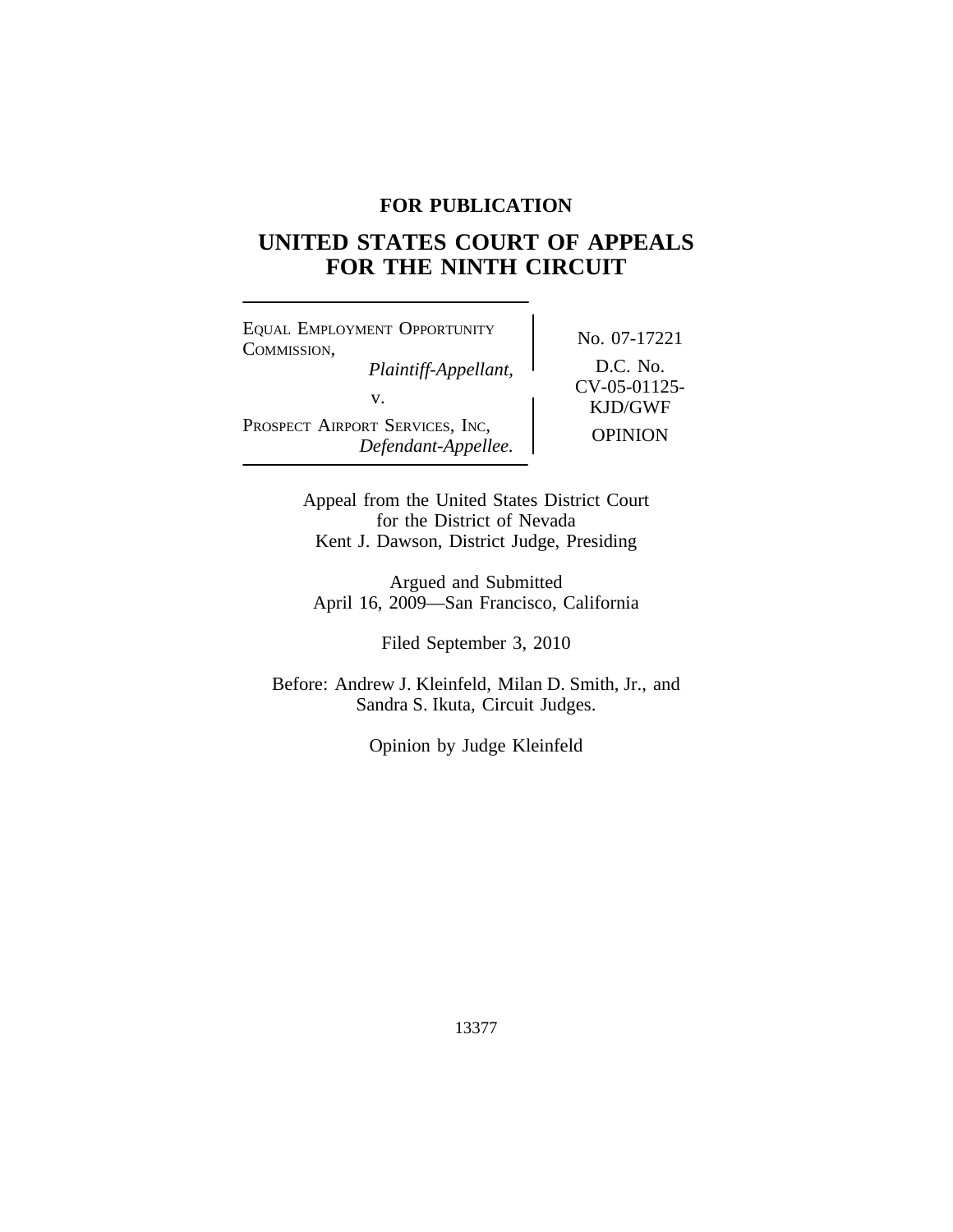# **COUNSEL**

Dori K. Bernstein, U.S. Equal Opportunity Commission, Office of General Counsel, Washington, D.C., for the appellant.

Thomas W. Murphy (argued), Lauren Blair (briefed), Pedersen & Houpt, Chicago, Illinois, for the appellee.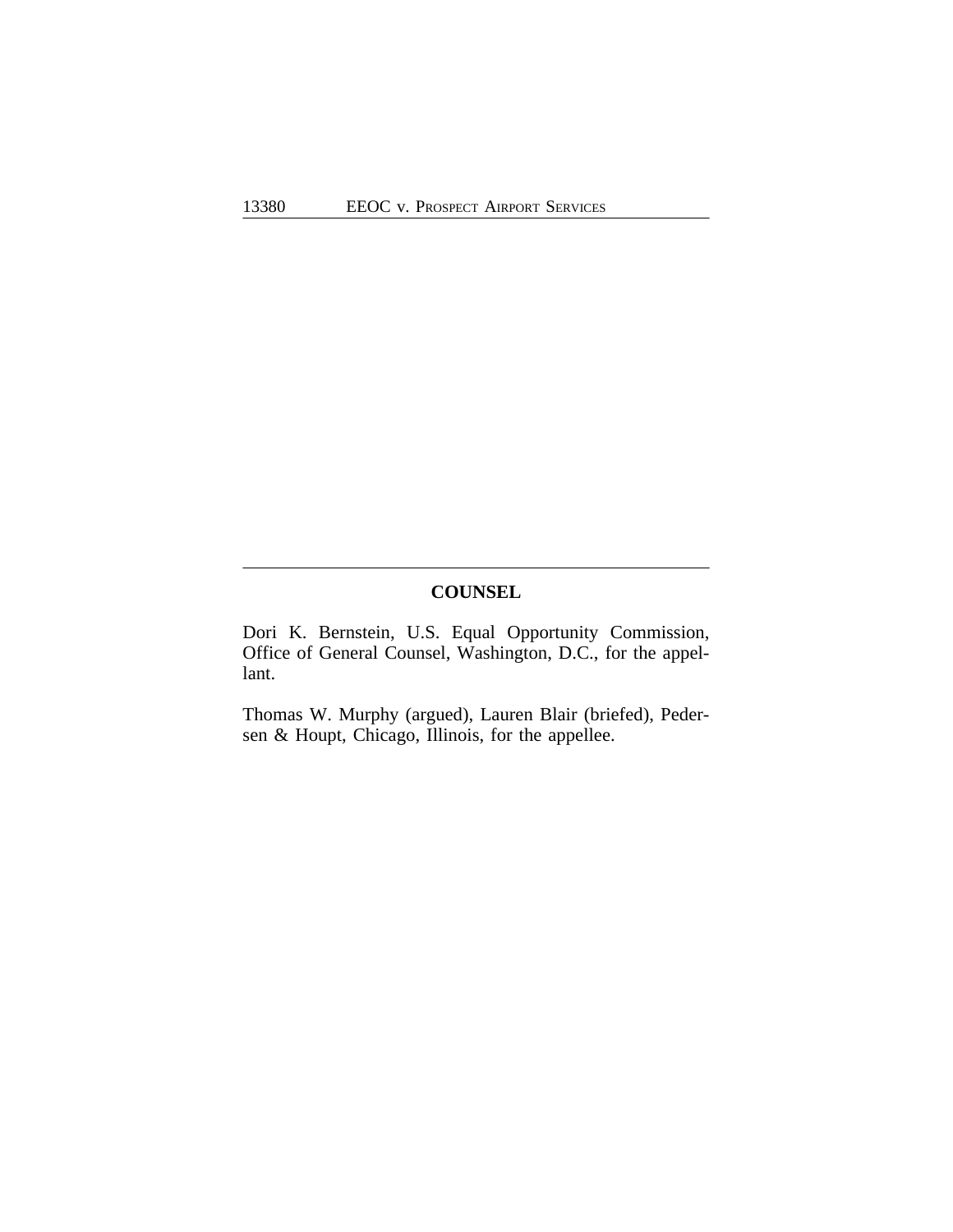#### **OPINION**

#### KLEINFELD, Circuit Judge:

This is a sexual harassment case in which a male employee was the victim of a female co-worker.

# **I. Facts.**

The district court granted summary judgment against the plaintiff, so we recite the facts in accord with the cognizable evidence presented by the plaintiff, to determine whether, if a jury accepted his account, he could recover.**<sup>1</sup>** We review summary judgment de novo.**<sup>2</sup>**

The plaintiff, Rudolpho Lamas, and the alleged harasser, Sylvia Munoz, worked for Prospect Airport Services, Inc. They worked at McCarran International Airport in Las Vegas helping passengers who needed wheelchairs. Lamas was promoted from "passenger service assistant" to "lead passenger service assistant." His wife died September 17, 2001, so at the times relevant to this case he was a recent widower. He started working for Prospect the next spring, in April 2002.

That fall, a married co-worker, Sylvia Munoz, began a series of rejected sexual overtures. Although Lamas had never asked her out or otherwise made overtures to her, she handed him love notes and made remarks to him that "hurt" him and were "embarrassing." "And she was insistent and it bothered me." When he asked her why she thought he was interested, she said she had heard from another coworker that he missed coming home to a family. The context had been that he was still in mourning about his wife, but Munoz thought it meant he was looking for female companionship. In his deposition,

**<sup>1</sup>** *See Craig v. M & O Agencies, Inc.*, 496 F.3d 1047, 1053 (9th Cir. 2007).

**<sup>2</sup>** *Id.*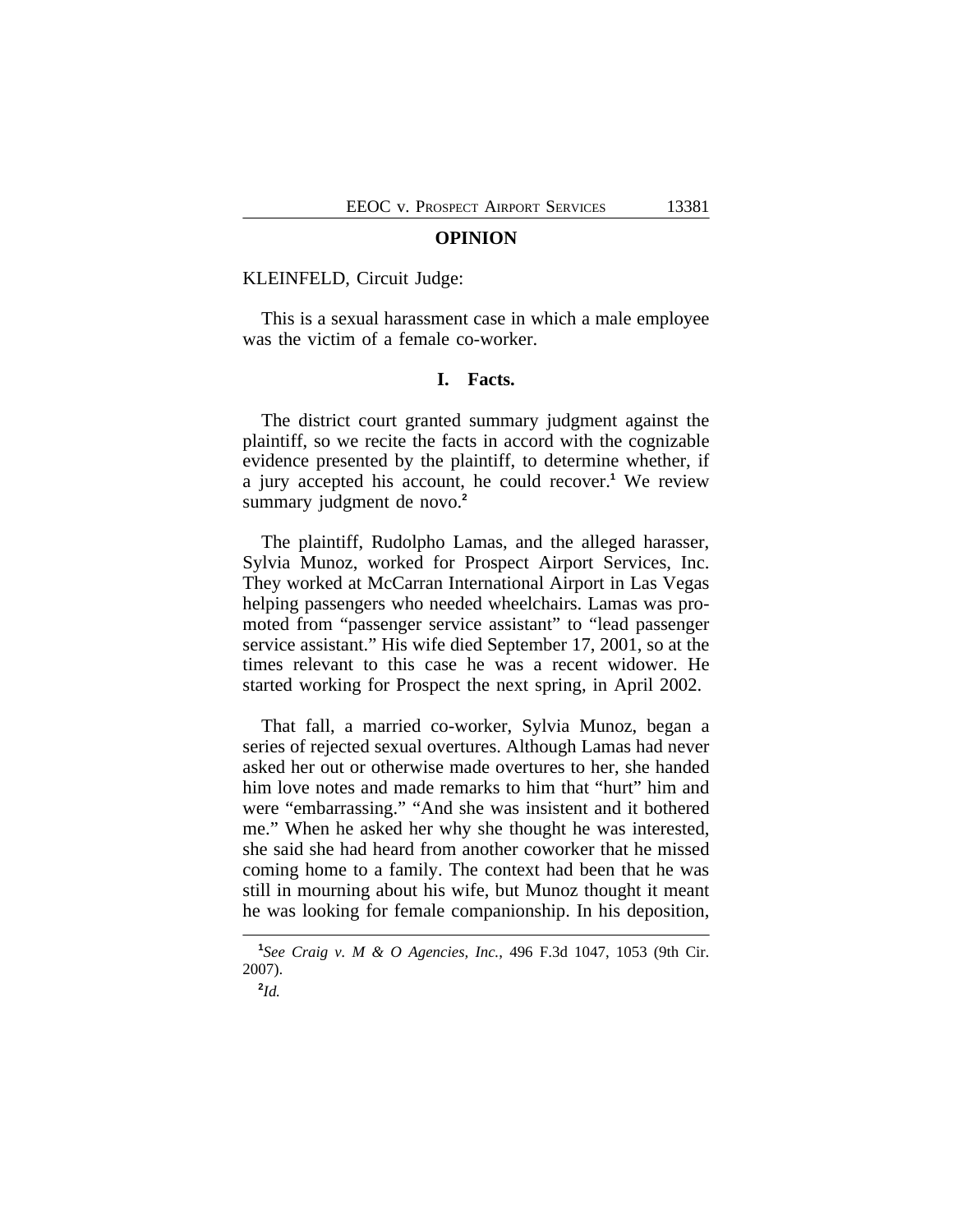he cried as he recounted this. She said that he had once mentioned as they passed in a Jetway that he was single, she had asked her husband if that meant he was flirting with her, and her husband said that it did.She subsequently wrote and handdelivered a note to him that he interpreted as a "flirtatious come-on." It was the first of three or four notes.

The first note, which Munoz handed to Lamas around midto-late November, said she was "turned on" and wanted to "go out." Lamas interpreted it as a "basic flirtatious come-on" and an "unwanted flirtatious advance" and told her he was not interested. She asked "why not?" and he replied that he just was not interested.

Lamas was bothered by the note, so he informed their boss, Assistant General Manager Patrick O'Neill. O'Neill advised Lamas to tell Munoz that the romantic interest was not mutual and that Lamas should let Prospect's managers know if she kept it up, so that they could take care of it.Lamas did not want to make a complaint against Munoz, he just wanted the overtures to stop.

Taking O'Neill's advice, Lamas told Munoz:

I'm not interested. You're married. And I don't want to get involved in something like that. And, you know, I'm just not looking for any kind of thing like that right now. So I wouldn't be interested in it. But, you know, I read the note. . . . I read it. But I'm not interested.

Lamas did not feel his work environment had become abusive at that point, he just did not want to have a relationship with her.

But she did not stop. A few days later, Munoz handed Lamas a second note saying she was serious and he should give her a chance. He still did not feel his work environment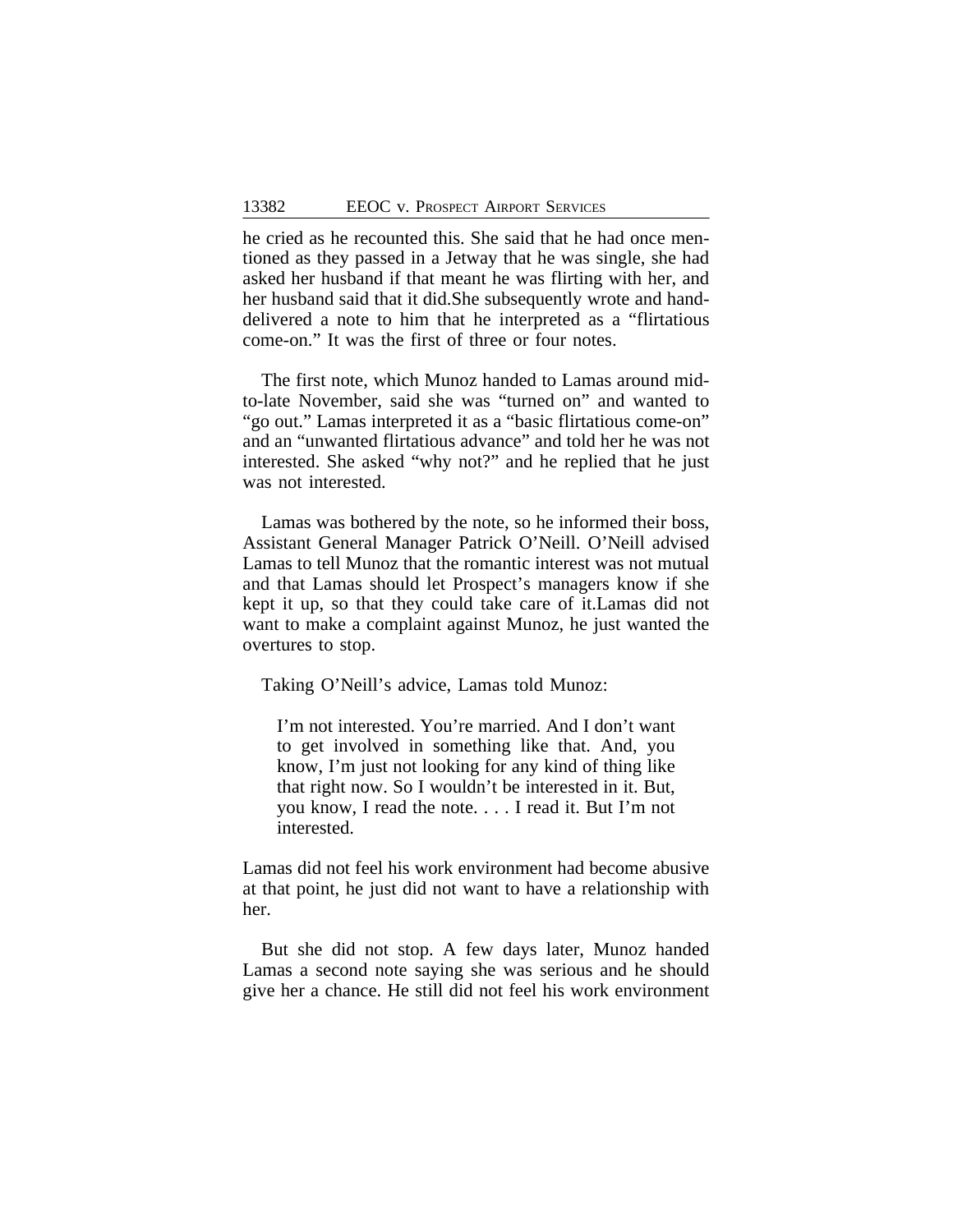had become abusive, he just did not want a relationship with her and wanted her to stop. He read and discarded the note.

But she did not stop. Munoz approached Lamas in the parking lot and handed him a picture of herself, "a head and shoulders-type shot with a pressing together of the breasts . . . . no clothing on that portion . . . . the cleavage of the breasts sort of together." He gave the picture back to her, and was "irritated. She was bothering me, pestering me." He told her "I've told you already, I'm not interested." Lamas told a friend that Munoz's advances were "weight on my shoulders," and "just terrible."

Lamas then went to his immediate boss, Ronda Thompson, about the problem. He "wanted her to follow the company procedure to put a stop to it." He told his boss that Munoz "was making these unwanted advances," things were "out of hand," and the harassment was hurtful. Thompson told him that she would talk to Munoz and would inform Prospect's general manager, Dennis Mitchell, of the problem. But Ronda Thompson did not do either, and Munoz kept it up.

Munoz gave Lamas a third note, and at this point he felt his work environment had become abusive. This time Munoz wrote Lamas that she was having "crazy dreams about us in the bathtub" and boasted that she gave a "very good bath wash and body massage." Lest there be any doubt, Munoz said "I do want you sexually and romantically":

Dear R.,

I guess this is the only form off [sic] communication we have. I try to call you one night about three weeks ago when I was thinking of you. They said that you moved! I've been thinking of you a lot lately. I've been having crazy dreams about us in the bath tub yeah in the bath tub. Must be my Aunt's cooking. (Ha, Ha). I've been wanting to ask you, but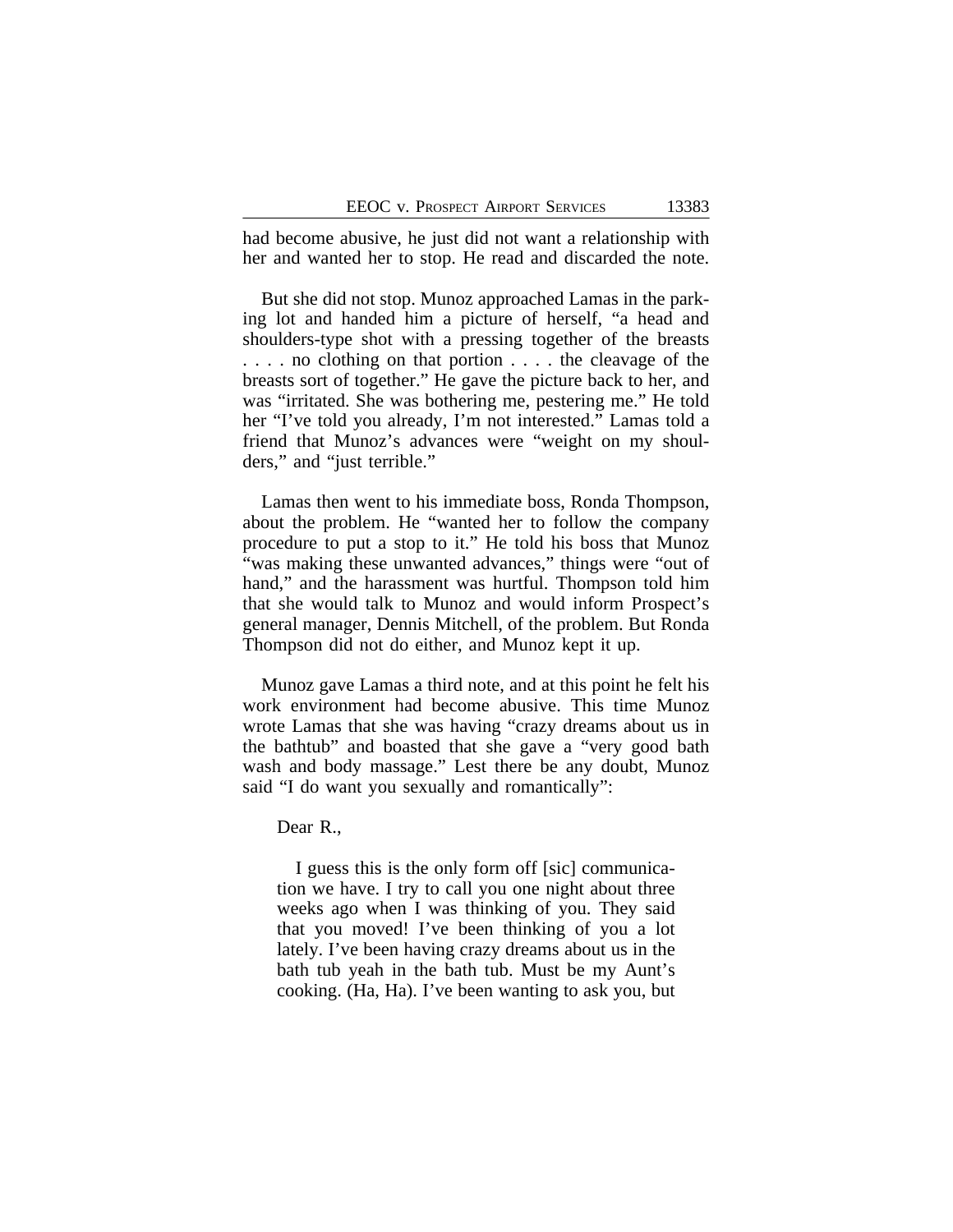you have been under a lot of stress with southwest and work. It is time to unwind and be stress free. I give out very good bath wash and body massage. It sounds a little crazy but everyone has a little craziness in them! I would love to see you on and off. Yes, I've been thinking about you more ways then [sic] one. It seems to me I cannot get you off my mind no matter how hard I try! I hope you will consider? I'll take care of you, you take care of me! Please let me know soon *not* later! Seriously, I do want you sexually and romantically!

#### Con amor (with love), S.

In January or February, after several months of Munoz's pressure and after he had received the third note, Lamas talked to the supervisor next up the chain, Dennis Mitchell. By now Munoz had recruited co-workers who were telling Lamas that Munoz loved him and wanted him, and he was telling the messengers that the interest was not mutual. "[C]oworkers were now saying things, and I was starting to become embarrassed." He suspected (correctly) that his boss, Ronda Thompson, had not talked to Munoz despite telling him that she would, so Lamas called Prospect's manager at the airport, Dennis Mitchell. Lamas gave Mitchell the note and asked him to tell Munoz to stop sending letters and "making advances." In response, Mitchell told Lamas that he "did not want to get involved in personal matters."Lamas did not file a written complaint against Munoz (the company's sexual harassment policy did not require a written complaint), but asked that Munoz be made to stop.

Mitchell agreed to speak to Munoz as "a favor." He acknowledged that Munoz's "sloppy love letter" was a violation of Prospect's sexual harassment policy. A few days later Mitchell ran into Munoz and met with her and Ronda Thompson. He told Munoz that he knew she was "pursuing a coworker . . . and the [ ] coworker wanted these advances to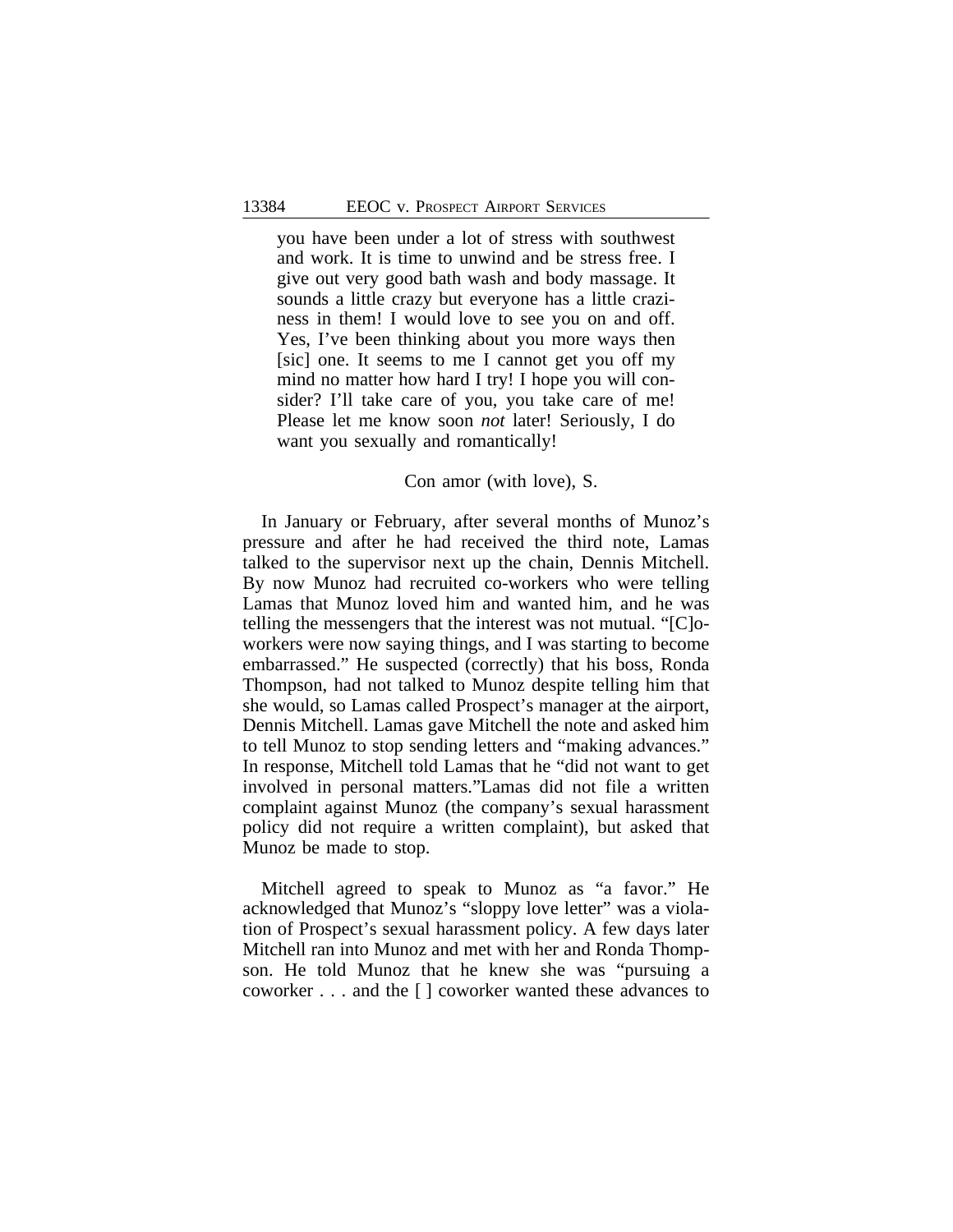stop."Munoz nodded. He told her that "if I hear any more—if this is brought up again and I hear that [ ] it is continuing, I would have to take action." This was in late January or early February of 2003.

But Munoz did not stop. Every time Lamas walked by her at work, there was "something, some gesture some 'Hey, hey' wording or 'Whew, whew,' " licking her lips suggestively, and asking if Lamas "want[ed] to have some fun."Munoz performed "blow job imitations."Lamas "hated it" because "[i]t was just constantly something," "[i]t was like pressure," and offensive. Instead of occasional approaches, she now harassed Lamas every day. Munoz also had co-workers deliver messages to Lamas about going on dates, that Munoz "was going to get" Lamas "no matter what," and other "hurtful, embarrassing things" that caused Lamas to feel "constant pressure" at work. This continued through the spring of 2003.

At about this time, co-workers began to speculate that Lamas was a homosexual. In addition to Munoz's remarks and gestures, Lamas had to face co-workers' remarks to the effect that he was gay. Lamas felt helpless and was crying. He consulted a psychologist about his distress. But things kept getting worse. He complained to four different Prospect management officials about Munoz's harassment, but nothing was done to stop it. Patrick O'Neill, Prospect's assistant general manager, said the harassment "was a joke" and that Lamas should "walk around singing to yourself . . . I'm too sexy for my shirt." Lamas did not feel a song in his heart. He felt "bound and gagged" because "[n]obody listened" and Prospect "just wouldn't do anything."

Meanwhile, Munoz kept it up. Munoz approached Lamas in May 2003 when he was helping elderly passengers, a gentleman and his wife, with a wheelchair for the husband. Continuing more than six months of pressure to have sex, Munoz asked Lamas to join her for a date, and said she had been lacking in sexual gratification because she and her husband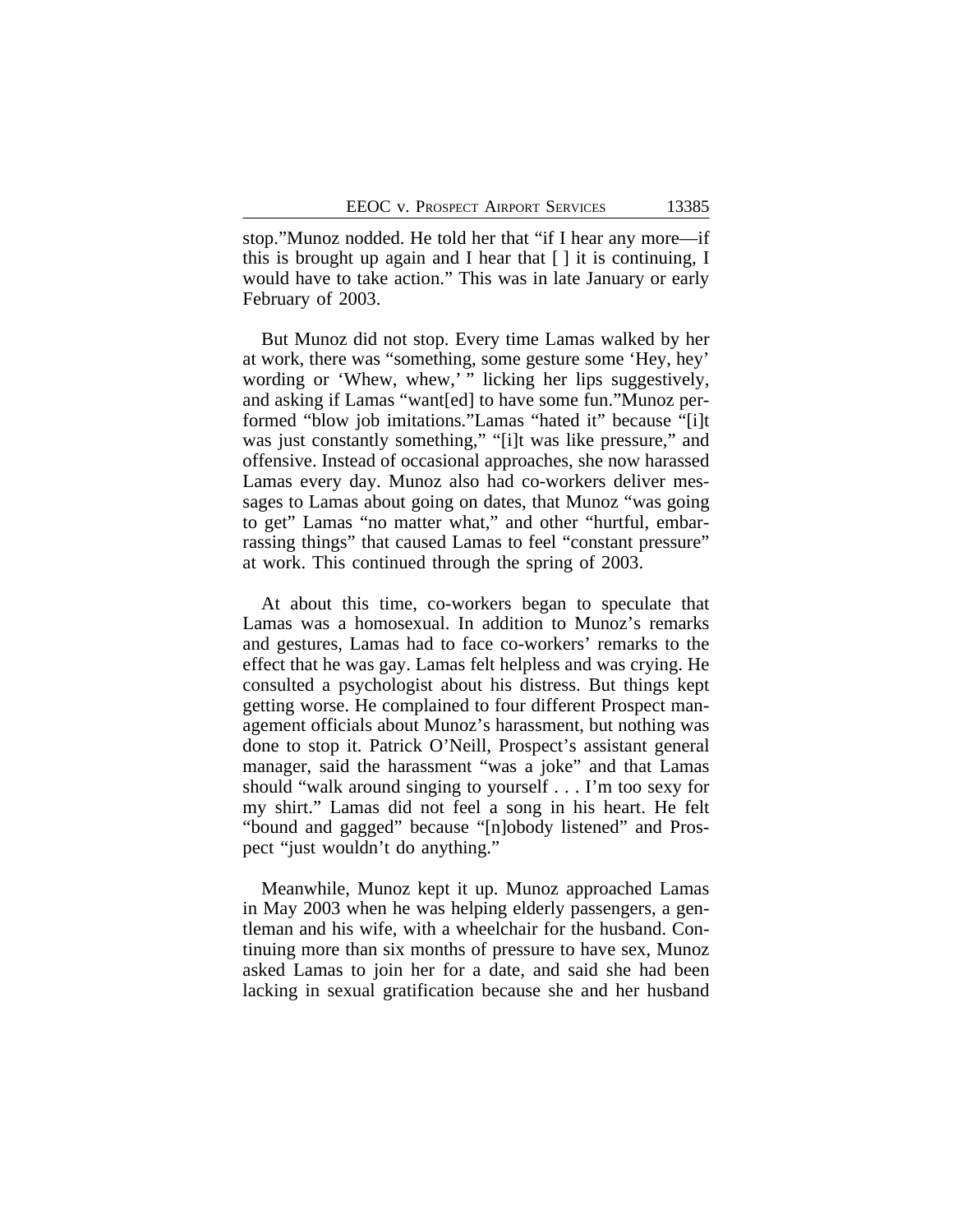had separated. Munoz's comments embarrassed the elderly man's wife as well as Lamas.

Lamas had previously done well on the job. He had been promoted to lead passenger service assistant. Munoz's reference to Lamas being "under a lot of stress with southwest and work" in her I-give-good-bath-wash letter referred to one of Lamas's job assignments. Southwest Airlines had threatened to end Prospect's contract, so the Prospect managers assigned Lamas to work the Southwest concourse in an attempt to save it, "because they believed I was the best performer." But, according to Lamas, the psychological distress because of the "constant pressure" from Munoz made his performance suffer. When it was a bad day, the customers would pick up on it, "[s]o in that sense it interfered with my ability to perform the job up to the standard I wanted to perform the job." In March, after four or five months of harassment and no protection from management, Prospect demoted Lamas because of "complaints about [ ] job performance and negative attitude."

Prospect fired Lamas in June, for failing to provide wheel chair assistance to a passenger, poor attitude, and "lack of willingness to provide quality customer service." Lamas attributes his diminished work performance to the stress caused by more than half a year of harassment.

Prospect has a sexual harassment policy which both Lamas and Munoz signed. The policy specifies, under the heading "Complaint Procedure," that "[a]ny incident, which may be a violation of this policy, should be promptly reported to your supervisor." There was no requirement that the report be in writing or that it seek any discipline against the person doing the harassing. The policy says Prospect "will investigate each complaint in a prompt and proper fashion" and that complaints will be kept confidential to the extent possible. Prospect's human resources manager testified that this means an "immediate review" and investigation. Munoz was not disciplined (even though men had been fired under the policy, in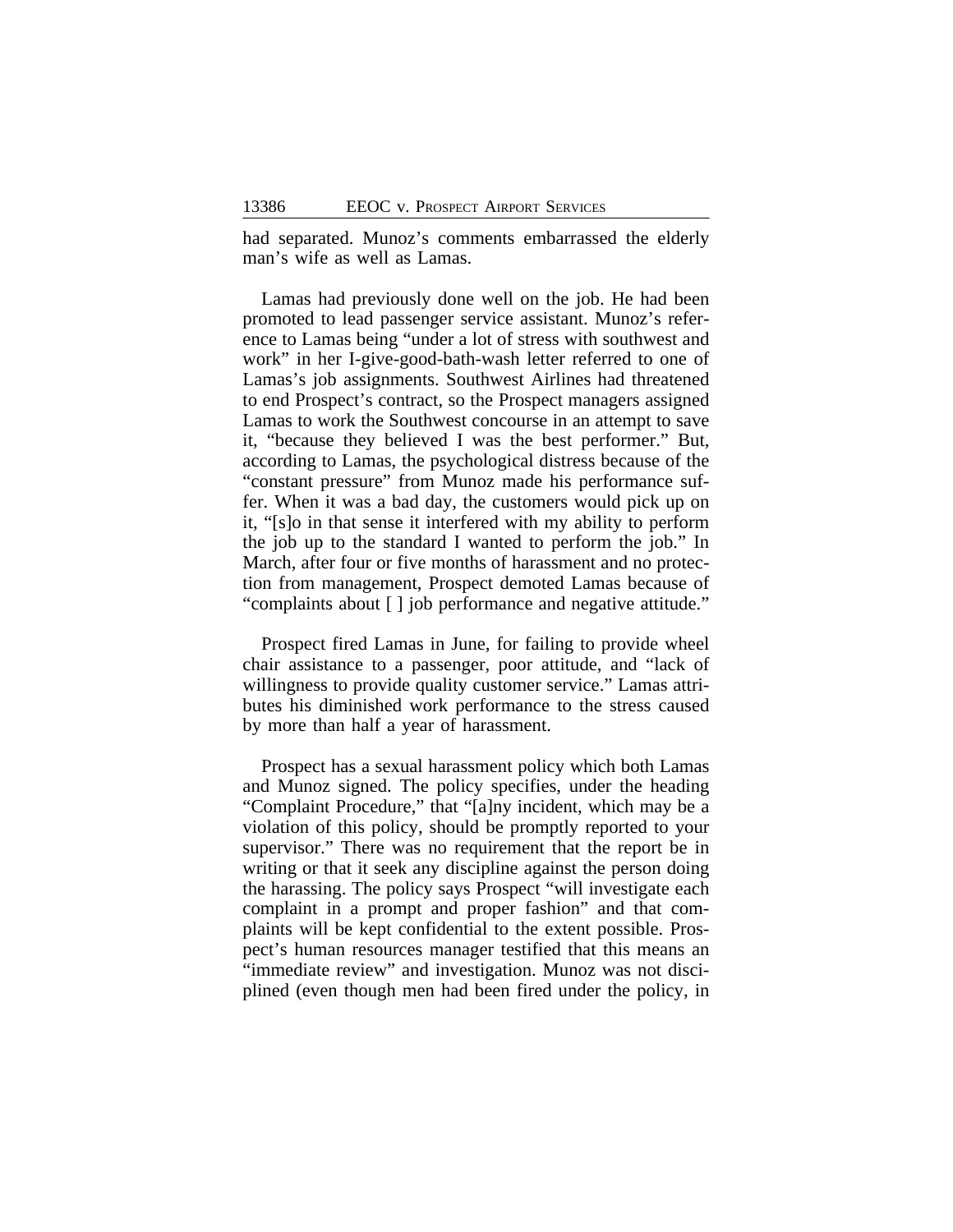one case for sexually harassing a woman, in another for looking at pornography on the job). Lamas filed an EEOC complaint. The EEOC determined that Lamas was subjected to a sexually hostile work environment. The EEOC, not Lamas, is the plaintiff in this lawsuit.

The district court granted Prospect's motion for summary judgment. The district court concluded that as a matter of law Munoz's conduct was not severe and pervasive enough to amount to sexual harassment objectively for a reasonable man, noting that "Lamas admits that most men in his circumstances would have 'welcomed' the behavior he alleged was discriminatory, but that due to his Christian background he was 'embarrassed.' "The court emphasized that Lamas had never filed a written complaint, and management had told Munoz that her behavior was inappropriate.

The EEOC appeals.

#### **II. Analysis.**

We have jurisdiction pursuant to 28 U.S.C. § 1291. We review a grant of summary judgment de novo.**<sup>3</sup>** All reasonable inferences "upon which a reasonable jury might return a verdict" must be drawn in favor of the nonmoving party.**<sup>4</sup>** Summary judgment may only be granted where there is no genuine issue of material fact and the moving party is entitled to judgment as a matter of law.

**[1]** Title VII of the 1964 Civil Rights Act prohibits discrimination on the basis of sex, which includes sexual harassment in the form of a hostile work environment.**<sup>5</sup>** Both sexes

**<sup>3</sup>***Craig v. M & O Agencies, Inc.*, 496 F.3d 1047, 1053 (9th Cir. 2007). **4** *Id.*

**<sup>5</sup>** 42 U.S.C. § 2000e-2(a)(1); *Meritor Sav. Bank, FSB, v. Vinson*, 477 U.S. 57 (1986). The only claim before this court is the EEOC's hostile work environment claim.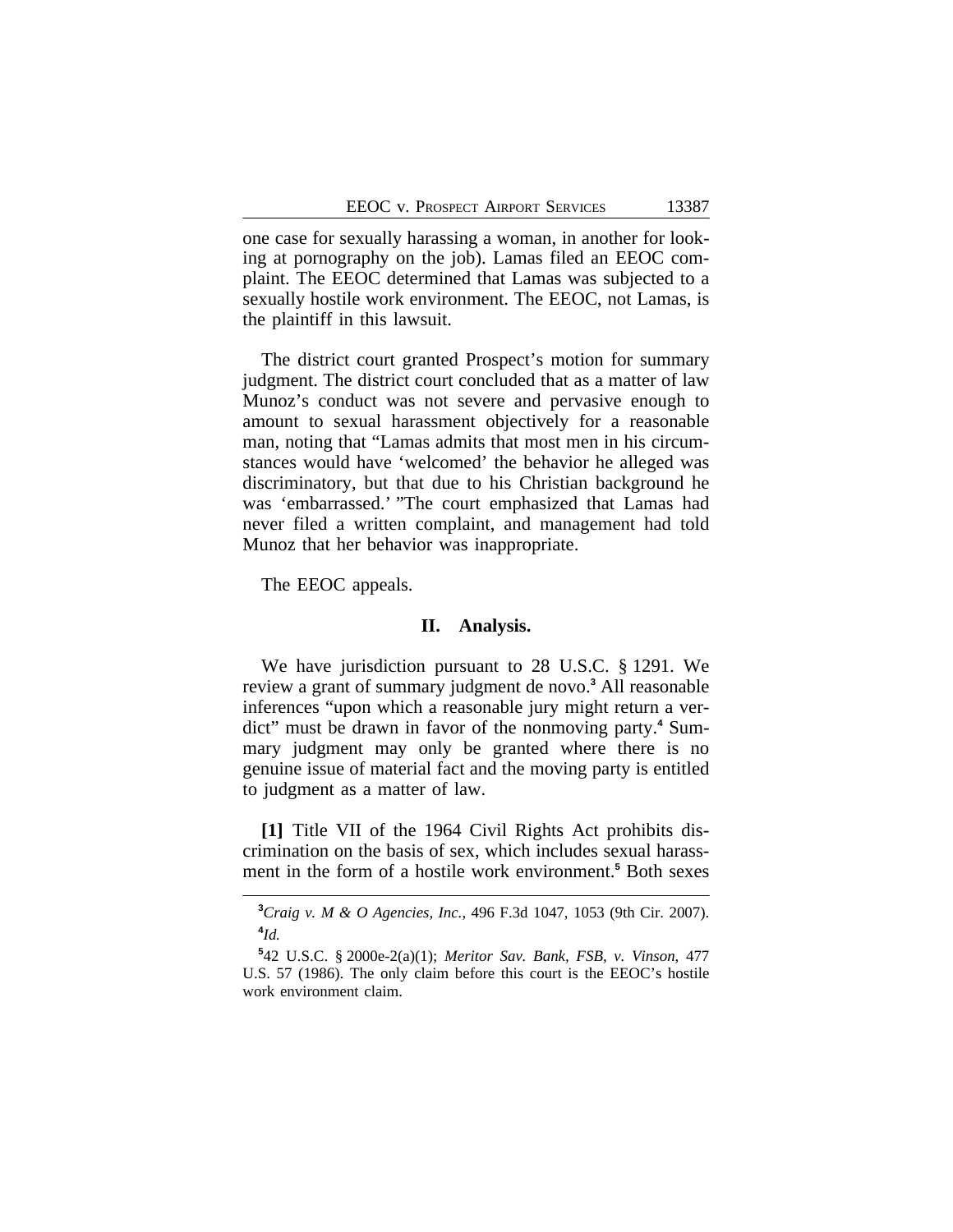are protected from discrimination.**<sup>6</sup>** To survive summary judgment, the respondent must submit cognizable evidence sufficient to establish a jury question on whether the victim (1) was subjected to verbal or physical conduct of a sexual nature, (2) that was unwelcome; and (3) that was sufficiently severe or pervasive to alter the conditions of the victim's employment and create an abusive working environment.**<sup>7</sup>** The respondent must present sufficient evidence for a jury question on whether the work environment was "both objectively and subjectively offensive, one that a reasonable person would find hostile and one that the victim in fact did perceive to be so." **8**

### **1. Conduct of a Sexual Nature**

**[2]** Whether Lamas was subjected to "verbal or physical conduct of a sexual nature" **9** is an easy question. Munoz propositioned him for sex. Munoz wrote to him that she dreamed of him in a bath, that she gave good "body wash," and that she wanted him "sexually." She performed gestures simulating fellatio, and gave him a photograph of herself emphasizing her breasts and possibly without clothes on. Her proposition was for sex, not a cup of coffee together. After she recruited coworkers to pressure Lamas, they mocked him by suggesting that he was homosexual.

**<sup>6</sup>***Craig v. Boren*, 429 U.S. 190, 210 (1976) (invalidating a state law that created different legal drinking ages for men and women as unconstitutionally discriminatory); *Oncale v. Sundowner Offshore Servs., Inc.*, 523 U.S. 75, 78 (1998) ("Title VII's prohibition of discrimination because of sex protects men as well as women. . . .") (internal quotation marks and citation omitted).

**<sup>7</sup>***Fuller v. City of Oakland*, 47 F.3d 1522, 1527 (9th Cir. 1995); *see also M & O Agencies*, 496 F.3d at 1055.

**<sup>8</sup>***Nichols v. Azteca Restaurant Enterprises, Inc.*, 256 F.3d 864, 871-72 (9th Cir. 2001) (quoting *Faragher v. City of Boca Raton*, 524 U.S. 775, 787 (1998)).

**<sup>9</sup>***Fuller*, 47 F.3d at 1527.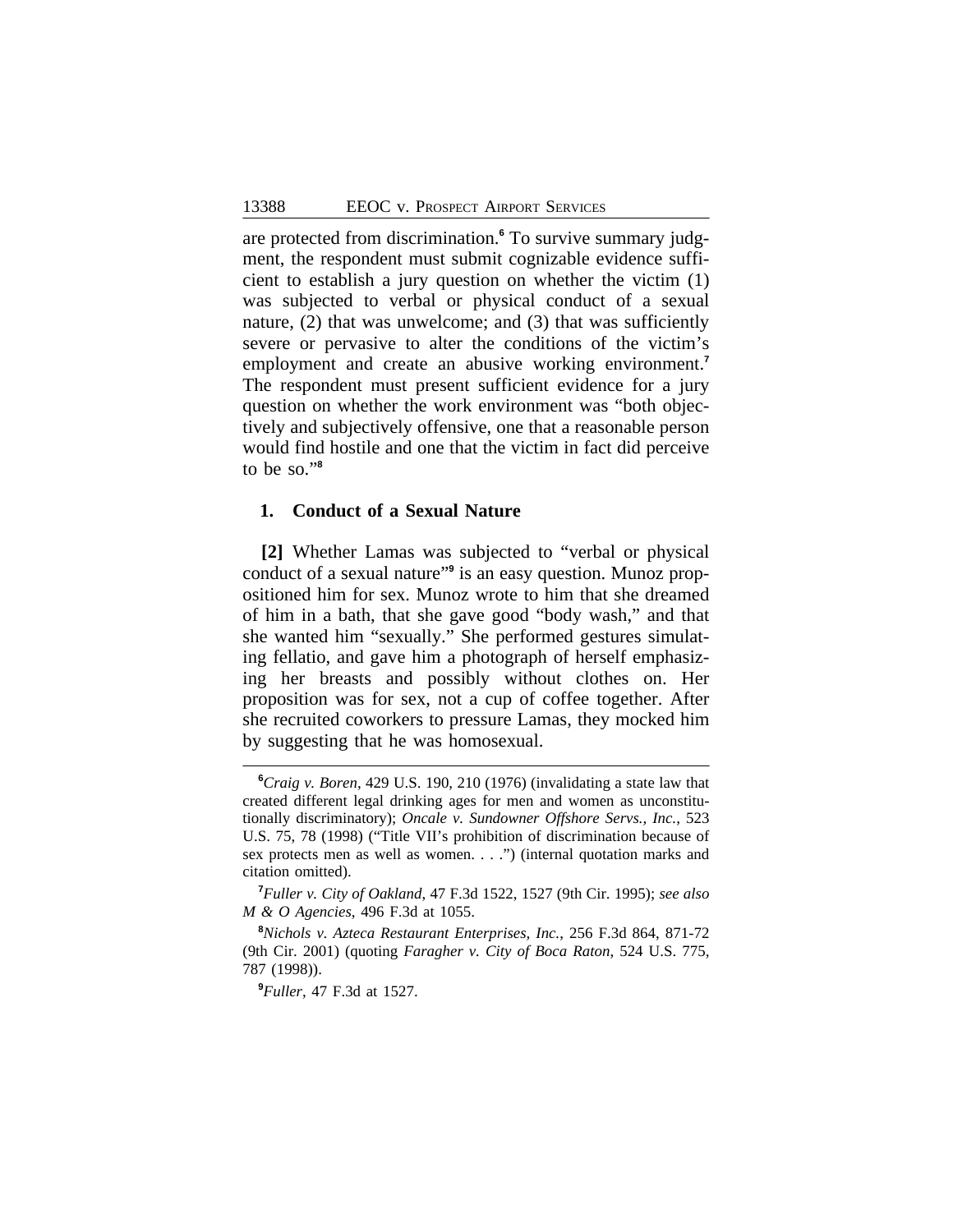#### **2. Welcomeness.**

**[3]** It cannot be assumed that because a man receives sexual advances from a woman that those advances are welcome. Lamas suggested this might be true of other men (the district court decision noted that Lamas "admits that most men in his circumstances would have 'welcomed' " her advances). But that is a stereotype and welcomeness is inherently subjective,**<sup>10</sup>** (since the interest two individuals might have in a romantic relationship is inherently individual to them), so it does not matter to welcomeness whether other men might have welcomed Munoz's sexual propositions.

It would not make sense to try to treat welcomeness as objective, because whether one person welcomes another's sexual proposition depends on the invitee's individual circumstances and feelings. Title VII is not a beauty contest, and even if Munoz looks like Marilyn Monroe, Lamas might not want to have sex with her, for all sorts of possible reasons. He might feel that fornication is wrong, and that adultery is wrong as is supported by his remark about being a Christian. He might fear her husband. He might fear a sexual harassment complaint or other accusation if her feelings about him changed. He might fear complication in his workday. He might fear that his preoccupation with his deceased wife would take any pleasure out of it. He might just not be attracted to her. He may fear eighteen years of child support payments. He might feel that something was mentally off about a woman that sexually aggressive toward him. Some men might feel that chivalry obligates a man to say yes, but the law does not.

That is not to say that there is nothing objective about welcomeness. For the conduct to be unwelcome for purposes of

**<sup>10</sup>***Nichols v. Azteca Restaurant Enterprises, Inc.*, 256 F.3d 864, 873 (9th Cir. 2001).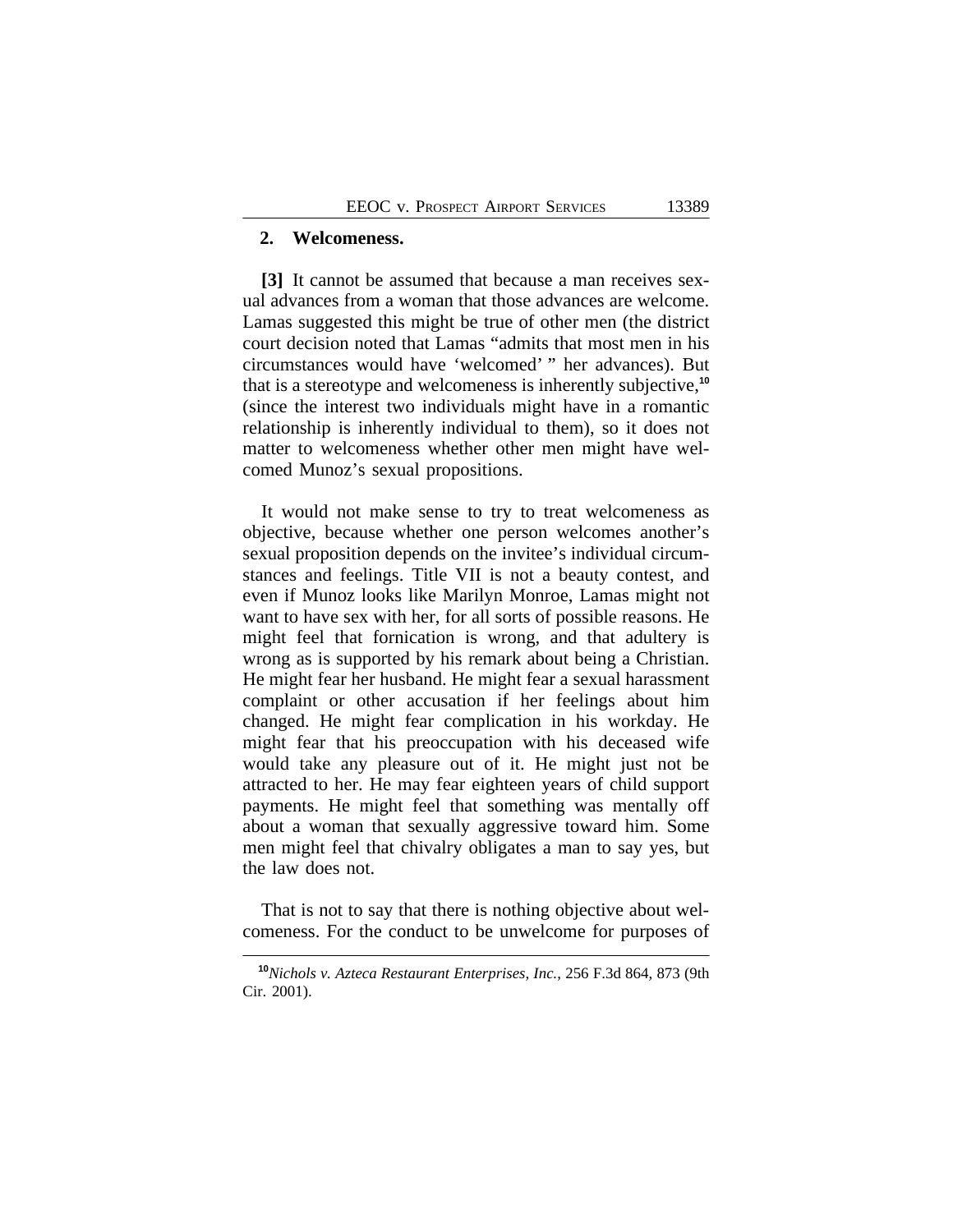employer's liability for not stopping it,**<sup>11</sup>** unwelcomeness has to be communicated. Sometimes the past conduct of the individuals and the surrounding circumstances may suggest that conduct claimed to be unwelcome was merely part of a continuing course of conduct that had been welcomed warmly until some promotion was denied or employment was terminated. That is a credibility issue.**<sup>12</sup>**

**[4]** But here Lamas unquestionably established a genuine issue of fact regarding whether the conduct was welcome. Lamas swore under oath that it was not. It made him cry, both at the time and repeatedly in the deposition. He sought medical services to deal with the anxiety it caused him. Lamas had no prior romantic or sexual relationship with Munoz. He did not approach her. He told her expressly and plainly that he did not want a relationship with her. He explained his troubled response plausibly, as stemming from his Christian beliefs and his recent widowhood. Some recipients of sexual advances doubtless have difficulty coming up with a tactful way to refuse them without damaging their ability to get along at work, so unwelcomeness may in some cases be unclear. Here, though, Lamas repeatedly told Munoz "I'm not interested" and that he was "just not looking for any kind of thing like that" yet she kept making the sexual overtures she knew were unwelcome.

## **3. Severe or pervasive.**

Title VII is not a "general civility code." **<sup>13</sup>** A violation is not established merely by evidence showing "sporadic use of abusive language, gender-related jokes, and occasional teasing." **14**

**<sup>11</sup>***See Brooks v. City of San Mateo*, 229 F.3d 917, 924 (9th Cir. 2000). **<sup>12</sup>**See *Meritor Savings Bank, FSB v. Vinson*, 477 U.S. 57, 68 (1986). **<sup>13</sup>***Faragher v. City of Boca Raton*, 524 U.S. 775, 788 (1998).

**<sup>14</sup>***Id.*; *see also Oncale v. Sundowner Offshore Servs., Inc.*, 523 U.S. 75, 82 (1998) (distinguishing "simple teasing" from conduct which creates a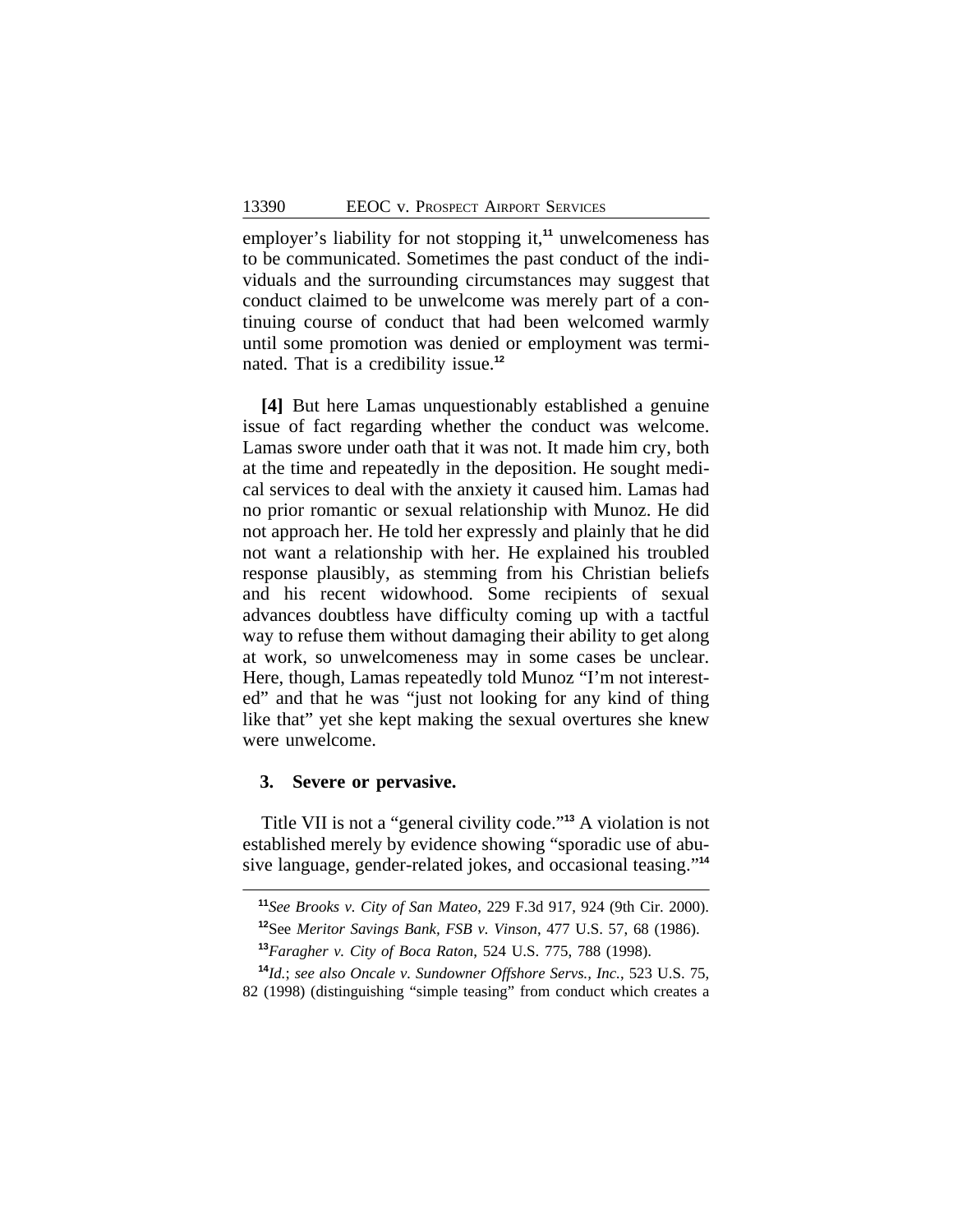A violation is established when the unwelcome sexual conduct is "sufficiently severe or pervasive to alter the conditions of the victim's employment and create an abusive working environment."**<sup>15</sup>** Whether a working environment is objectively "abusive" "can be determined only by looking at all the circumstances," which "may include the frequency of the discriminatory conduct; its severity; whether it is physically threatening or humiliating, or a mere offensive utterance; and whether it unreasonably interferes with an employee's work performance. . . . [N]o single factor is required." **<sup>16</sup>** The "severe or pervasive" element has both objective and subjective components. We consider not only the feelings of the actual victim, but also "assume the perspective of the reasonable victim." **17** There is a subjective requirement as well as an objective requirement, because "if the victim does not subjectively perceive the environment to be abusive, the conduct has not actually altered the conditions of the victim's employment." **18**

Not all propositions for romance or more are sexual harassment. People spend most of their waking hours with other people at their workplaces, so that is where many meet and begin social relationships, and someone has to make the first overture. Some people have more social finesse than others, and many might suggest coffee or a trip to an art exhibition rather than sex, but mere awkwardness is insufficient to establish the "severe or pervasive" element. Had Munoz merely

**<sup>15</sup>***Harris v. Forklift Systems, Inc.*, 510 U.S. 17, 21 (1993) (quoting *Meritor Savings Bank, FSB v. Vinson*, 477 U.S. 57, 67 (1986)).

**<sup>16</sup>***Id.* at 23.

**<sup>17</sup>***Brooks v. City of San Mateo*, 229 F.3d 917, 924 (9th Cir. 2000). **<sup>18</sup>***Harris*, 510 U.S. at 21-22.

hostile work environment); *Candelore v. Clark County Sanitation Dist.*, 975 F.2d 588, 590 (9th Cir. 1992) ("isolated incidents of sexual horseplay" did not create a hostile work environment); *Jordan v. Clark*, 847 F.2d 1368, 1374-75 (9th Cir. 1988) (men and women telling "off-color" jokes at work did not create an abusive environment).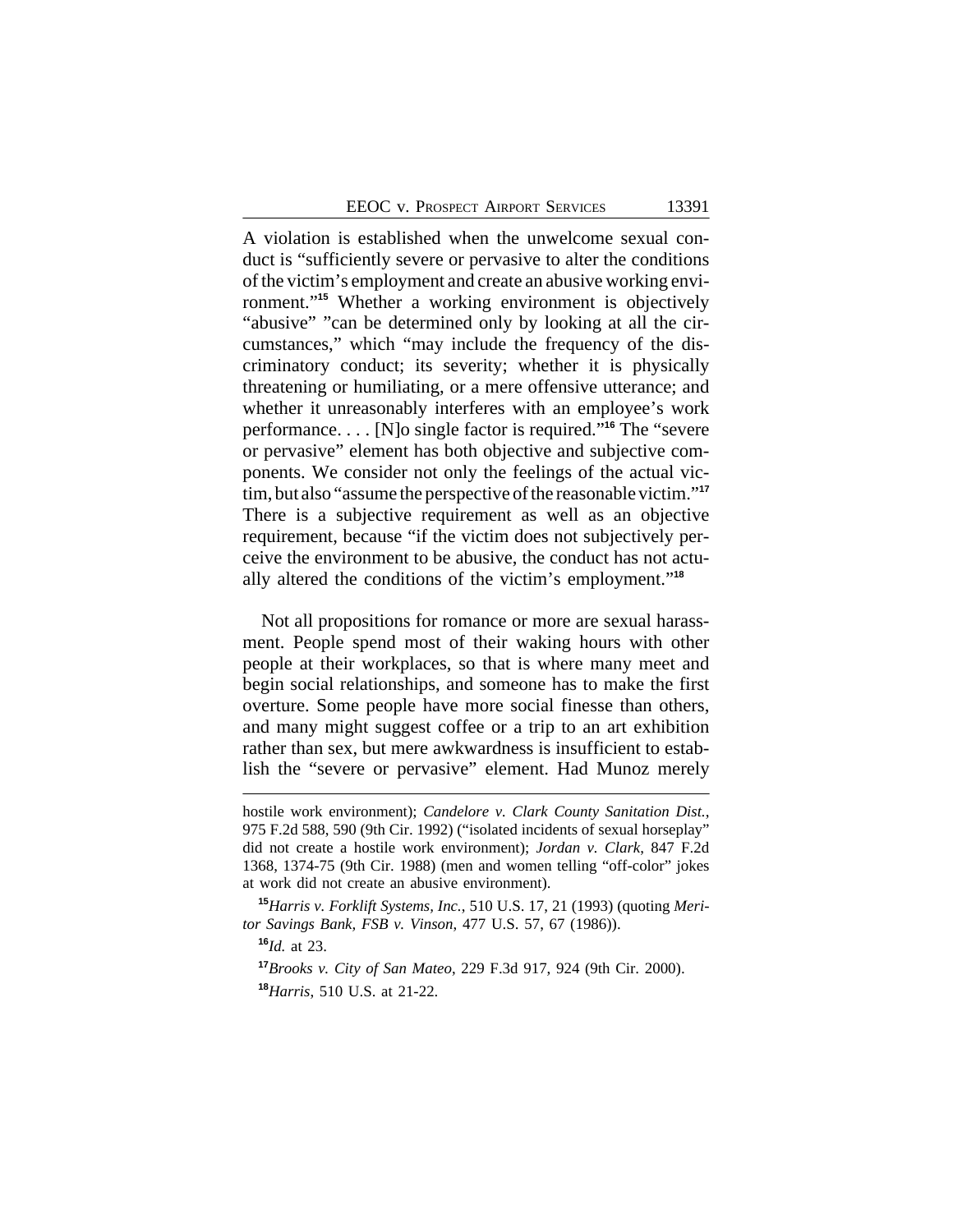asked Lamas to go out on a date, or to see whether they might have a romantic relationship, or straightforwardly propositioned him for sex, and then quit when he clearly told her no, the EEOC would not have shown enough evidence to survive summary judgment.**<sup>19</sup>**

To be actionable, the conduct must go beyond the "merely offensive" so that it changes the terms and conditions of the victim's job. Because a "sexual harassment case" is against the employer, not the harasser, and "only the employer can change the terms and conditions of employment, an isolated incident of harassment by a coworker will rarely (if ever) give rise to a reasonable fear that sexual harassment has become a permanent feature of the employment relationship." **<sup>20</sup>** We weigh both severity and pervasiveness to evaluate whether a reasonable victim would think that sexual harassment had become a permanent feature of the employment relationship. And because only an employer can change the terms and conditions of employment, that will rarely if ever be the case, if the employer takes appropriate corrective action upon finding out about the harassment.**<sup>21</sup>** At least for coworker sexual harassment, the employer could not reasonably be expected to think an abusive environment had been created for an employee if the employer did not know of the conduct and its unwelcomeness. But here it did.

**[5]** Munoz's first advances were unwelcome, but Lamas did not feel his work environment was abusive based on these initial contacts. In light of Lamas's testimony that he did not feel abused until Munoz made her third invitation, had Munoz

**<sup>19</sup>***Cf. Weiss v. Coca-Cola Bottling Co. of Chicago*, 990 F.2d 333, 337 (7th Cir. 1993) (finding no hostile work environment where a superior asked employee for dates, called her a "dumb blond," put his hand on her shoulder several times, placed "I love you" signs in her work area, and tried to kiss her in a bar).

**<sup>20</sup>***Brooks*, 229 F.3d at 924.

**<sup>21</sup>***Id.*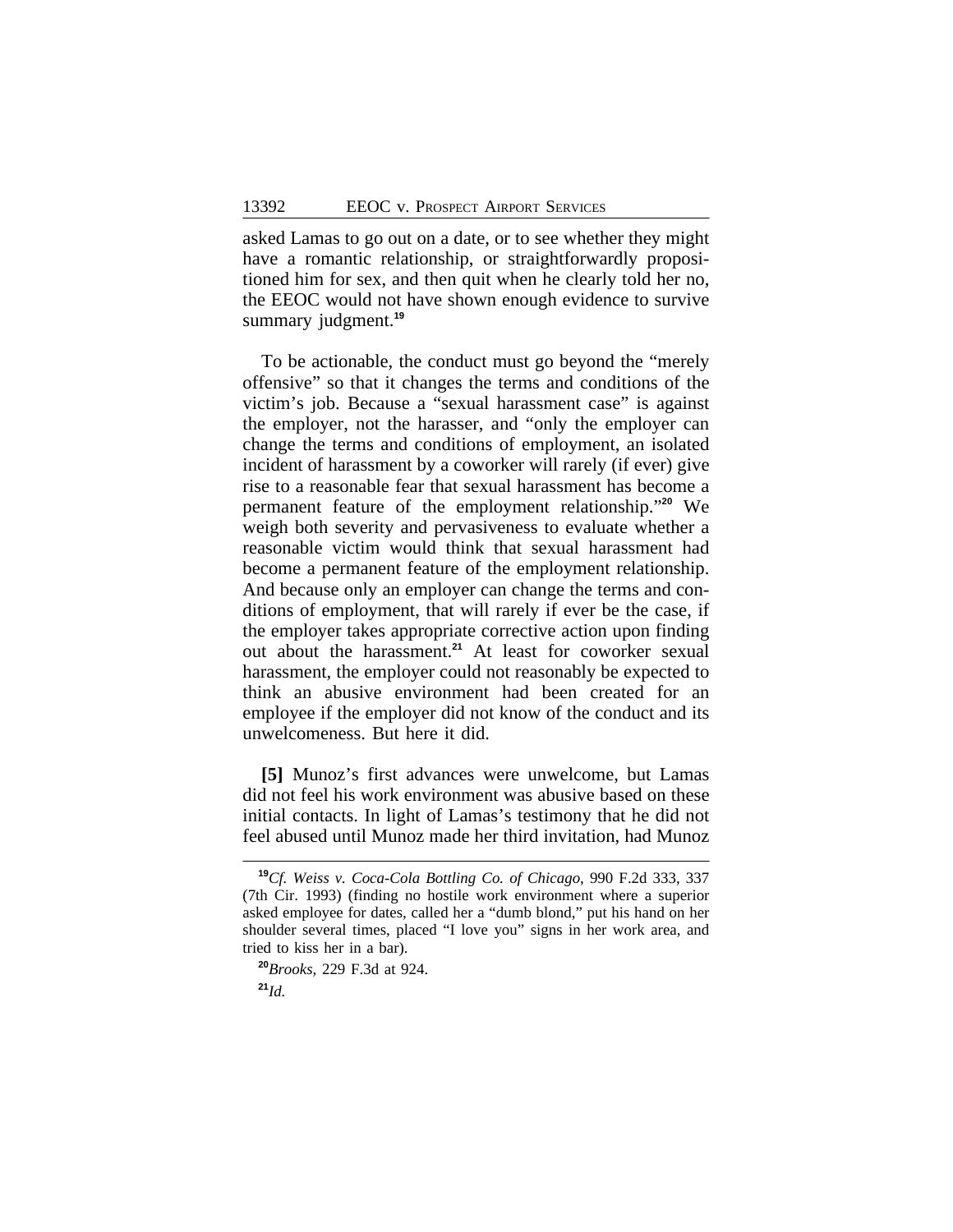stopped when Lamas told her clearly and explicitly after each of the first two notes that he was not interested, the EEOC would not have a triable issue of fact on unwelcomeness. But Lamas testified that the third invitation was unwelcome and abusive, and the record, taken in the light most favorable to Lamas, shows that Lamas was perfectly clear that these advances were unwelcome. (We do not imply some fixed rule that a third invitation for a date is necessarily over the line, because rejections often leave future possibilities unclear.)

**[6]** Munoz's continued advances created an environment that Lamas reasonably perceived as hostile and abusive. Lamas' emotional testimony about his reaction to Munoz's letters and gestures, his co-workers' statements about Munoz's interest in him, his complaints to his supervisors and Prospect managers, as well as his complaints to the EEOC and State of Nevada all evidenced pervasiveness amounting to an abusive work environment.**<sup>22</sup>** As increased frequency and pervasiveness of the advances as well as his other coworkers' messages from Munoz and ridicule crossed the line over into abusiveness, he continued to complain to his supervisors and demonstrated his sense of being abused.**<sup>23</sup>**

**[7]** Next we must consider whether a reasonable victim in the same circumstances would have perceived the working environment created by Munoz's conduct as abusive. Munoz's advances were not severe, as these cases go. The only touching was a kiss on the cheek. She used words, gestures, and a photograph, not unwanted touching, to communicate her desires. The EEOC is correct, though, that the pervasiveness and the inadequate response by the employer established a jury question of whether her overtures led to an

**<sup>22</sup>***See M & O Agencies*, 496 F.3d at 1055 (victim's continued complaints to supervisors and testimony that verbal abuse made her uncomfortable and upset at work established subjective perception of abusive environment to state a prima facie case).

**<sup>23</sup>***See Nichols*, 256 F.3d at 873-74.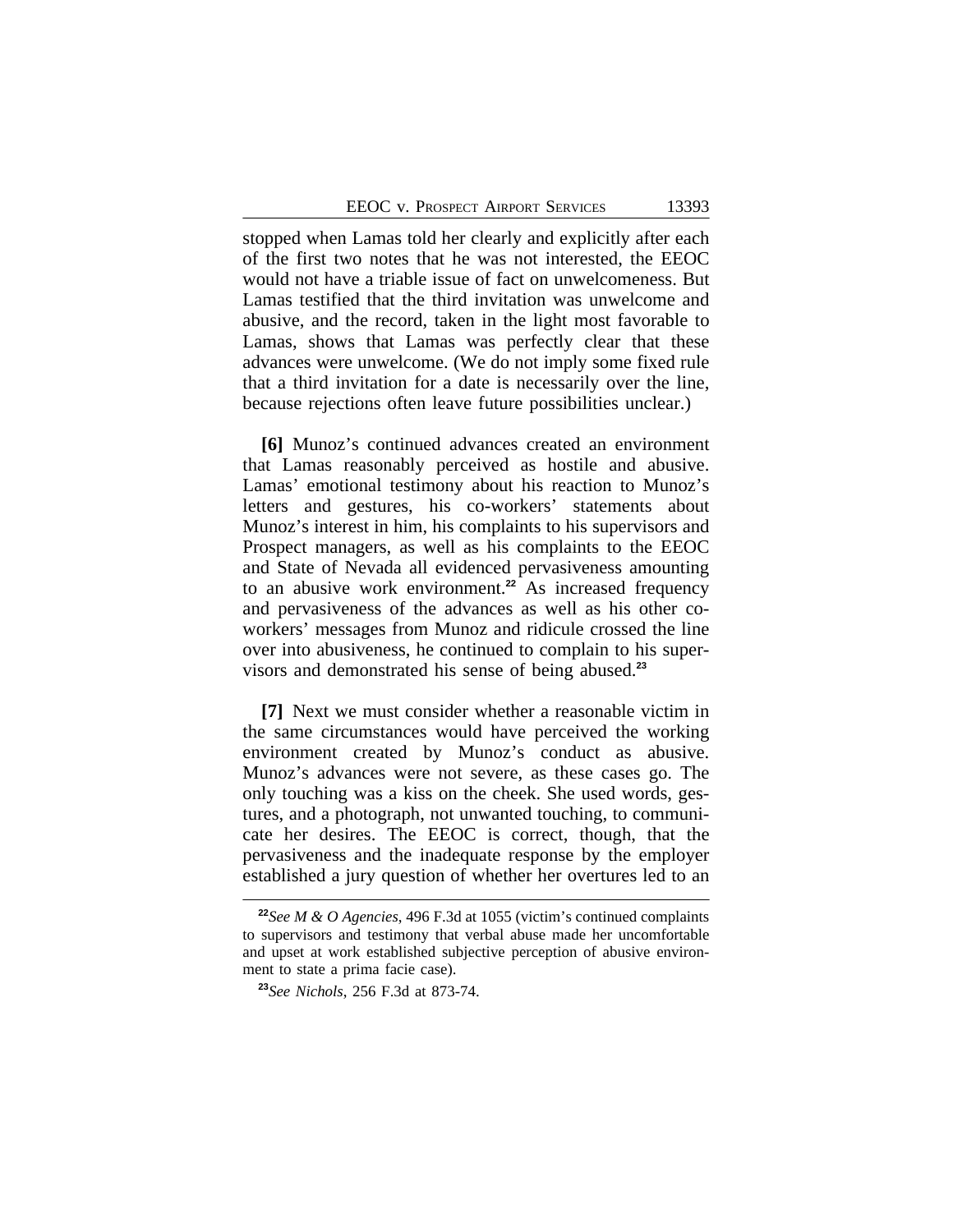abusive environment. We have held that "[t]he required level of severity or seriousness varies inversely with the pervasiveness or frequency of the conduct." **24** In *Draper v. Coeur Rochester, Inc.*, we held that there was a genuine issue of material fact on hostile work environment where the conduct at issue consisted only of pervasive remarks over an extended period of time.**<sup>25</sup>**

**[8]** Munoz's pursuit of Lamas was relentless. She would not leave him alone, despite his repeated clear rejections of her overtures. She recruited other co-workers to deliver messages to him; the campaign broadened to include the whole workplace. Other workers began mocking Lamas for his failure to respond to Munoz's sexual advances. Lamas described over six months of constant (and often daily) sexual pressure and humiliation from Munoz and other co-workers. The constant ridicule and taunting from Lamas' co-workers as a result of Munoz's advances is similar to the abusive ridicule we found actionable in *Nichols v. Azteca Restaurant Enterprises, Inc.***<sup>26</sup>**

**[9]** The evidence in the record creates a genuine issue of material fact that Lamas's work was impaired by Munoz's sexual advances. He reported that he began crying at work, sought medical help for his psychological problem, and the quality of his work deteriorated on account of the pervasively abusive environment. He went from being the well-respected employee, used to try to retain the Southwest Airlines contract, to being fired. He conceded that the quality of his work deteriorated because of his psychological difficulties on account of the Munoz campaign of harassment.

**<sup>24</sup>***Id.* at 872.

**<sup>25</sup>***Draper v. Coeur Rochester, Inc.*, 147 F.3d 1104, 1105 (9th Cir. 1998). **<sup>26</sup>***Nichols*, 256 F.3d at 870.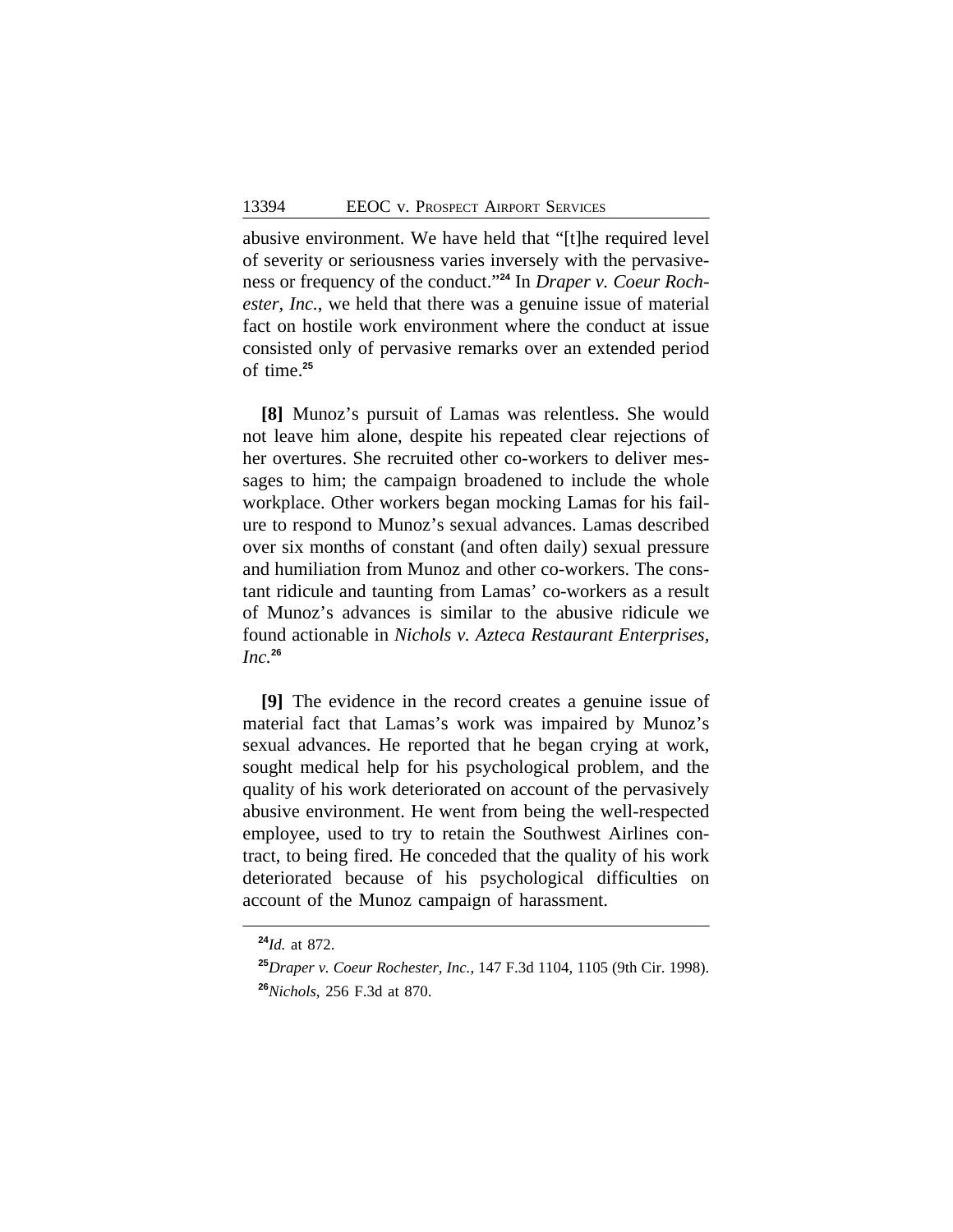## **4. Prospect Airport's response.**

**[10]** An employer is liable for a employee's sexual harassment of a coworker if it knew, or should have known, about the harassment and failed to take prompt and effective remedial action.**<sup>27</sup>** "Harassment is to be remedied through actions targeted at the *harasser*, not at the victim[.]" **<sup>28</sup>** The record establishes that a jury could reasonably find that Prospect knew about the harassment, and that its response was inadequate. Lamas complained to his employer, but Prospect's responses were ineffectual, and known by Prospect to be ineffectual. His immediate supervisor, Ronda Thompson, failed even to tell Munoz to stop. He repeatedly brought his concerns to others in management, and a manager told Munoz to stop, but management did nothing about it when Munoz did not stop, and management knew she had not. Instead the assistant general manager told Lamas to sing to himself "I'm too sexy for my shirt."

**[11]** Prospect's actions were not enough to establish an affirmative defense for Prospect. "If the employer fail[s] to take even the mildest form of disciplinary action the remedy is insufficient under Title VII." **<sup>29</sup>** Prospect did nothing about Munoz, instead telling Lamas to console himself by saying "I'm too sexy for my shirt." Men as well as women are entitled under Title VII to protection from a sexually abusive work environment.**<sup>30</sup>** Lamas submitted evidence that Prospect knowingly denied him protection.

**<sup>27</sup>***See, e.g.*, *Meritor Sav. Bank, FSB v Vinson*, 477 U.S. 57, 67 (1986); *Intlekofer v. Turnage*, 973 F.2d 773, 780 (9th Cir. 1992).

**<sup>28</sup>***Intlekofer*, 973 F.2d at 780 n.9.

**<sup>29</sup>***Id.* at 779 (citations and quotations omitted).

**<sup>30</sup>***See Oncale*, 523 U.S. at 82 (sexual harassment of male employee by male co-workers violated Title VII); *Nichols*, 256 F.3d at 875 (harassment of male employee by co-workers for failure to conform to gender-based stereotypes created hostile work environment in violation of Title VII).